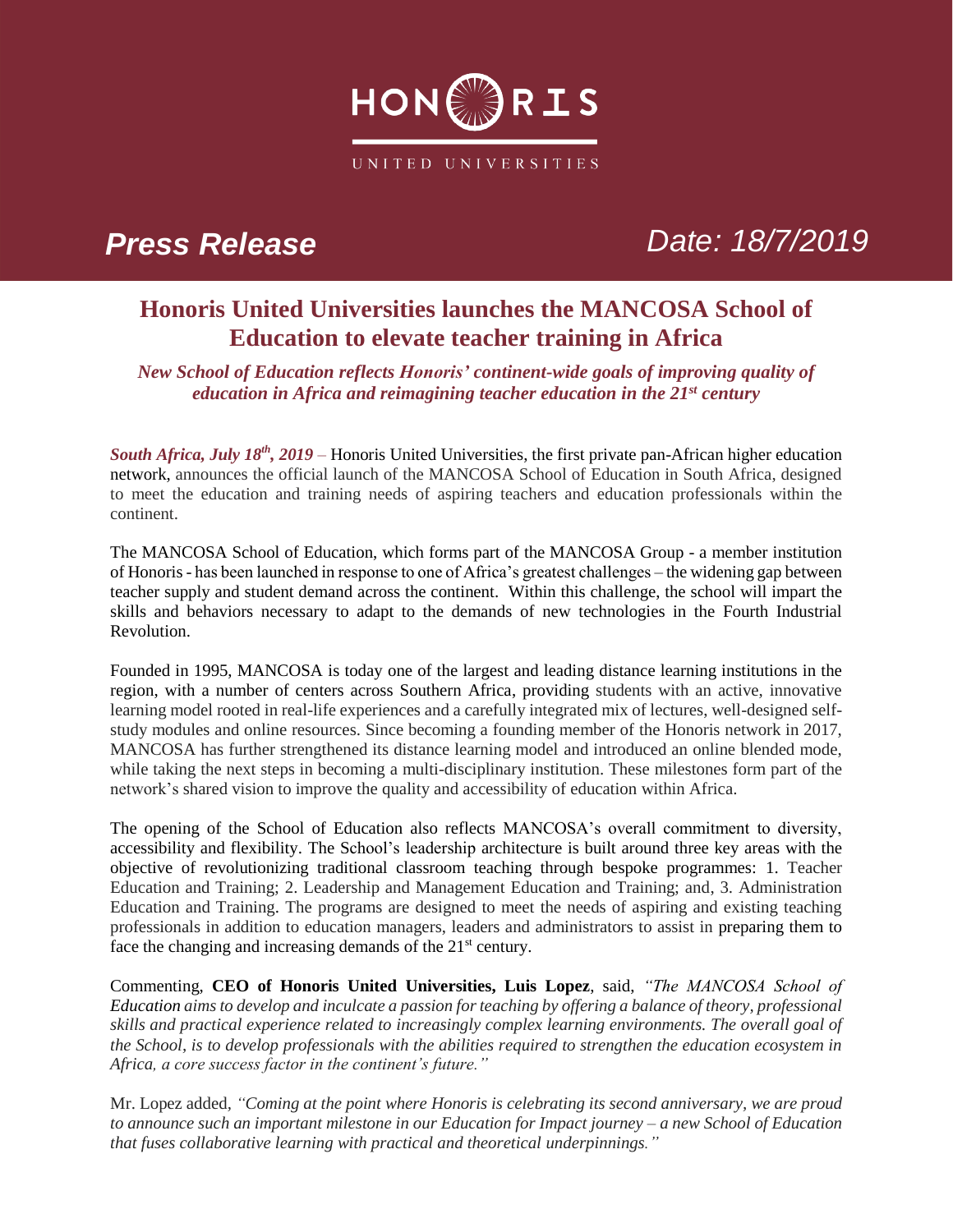

# *Press Release Date: 18/7/2019*

Encompassing 4,000m2 over four stories, the future facilities of the new school are located in Durban's CBD and will be cutting-edge. The learning spaces include student engagement pods, an interactive 144 seat auditorium, spacious seminar rooms, networking suites as well as an extensive reference library with access to a multitude of electronic resources. The school will also promote innovative and interactive methods of teaching via its iTeach Lab, featuring simulated and 'live in' classrooms in order to prepare aspiring professionals to succeed in diverse teaching environments.

Commenting on the news, **Professor Zaheer Hamid, Academic Director at MANCOSA**, said, "The quality of teaching is inextricably linked to the country's ability to succeed in advancing our economy at the dawn of the Fourth Industrial Revolution. Equipping teachers with educational management and leadership skills ensures that they thrive as educational managers and enjoy a more progressive and fulfilling teaching career. Equally important is improving the resilience of teachers in high stress environments which makes for happier, more motivated professionals inspired to give of their best in the classroom."

During the launch event, mobile libraries were presented to schools across the country in line with MANCOSA's youth literacy initiative. MANCOSA has joined forces with the Foundation of its founder and Honoris board member, Prof. Yusuf Karodia, through its 'Million Books Project.' The initiative aims to provide more than a million books to school children across South Africa to internalize a love of reading, thus improving the prospective quality of classroom teaching and learning.

### **About Honoris United Universities**

Honoris United Universities is the first private pan-African higher education network committed to preparing and educating the next generation of African leaders and professionals able to impact regionally in a globalized world. Collaborative intelligence, cultural agility and mobile mind-sets and skills are at the heart of Honoris' vision of higher education. Honoris United Universities joins the expertise of its member institutions to prepare pan-regional profile graduates that are competitive in today's fast-paced and demanding labour markets.

Honoris United Universities gathers a community of **32 000** students on **58** campuses, learning centers and via on-line, in **9** countries and **30** cities across Africa. The network counts **10** institutions: multidisciplinary universities, specialized schools, technical and vocational institutes, contact, distance and online institutions. Students have an opportunity to experience exclusive partnerships and exchange programs in more than **60**  universities across Europe and the United States. Over **150** degrees are offered in Health Science, Engineering, IT, Business, Law, Architecture, Arts and Design, Media, Education and Political Science.

Honoris United Universities. Education for Impact™. [www.honoris.net](http://www.honoris.net/)

### **About MANCOSA**

MANCOSA, a leading provider of management programmes through supported distance learning in Southern Africa, is ranked among the 10 of the best MBAs in Africa. A member of Honoris United Universities - the first pan-African private higher education network focused on nurturing the next